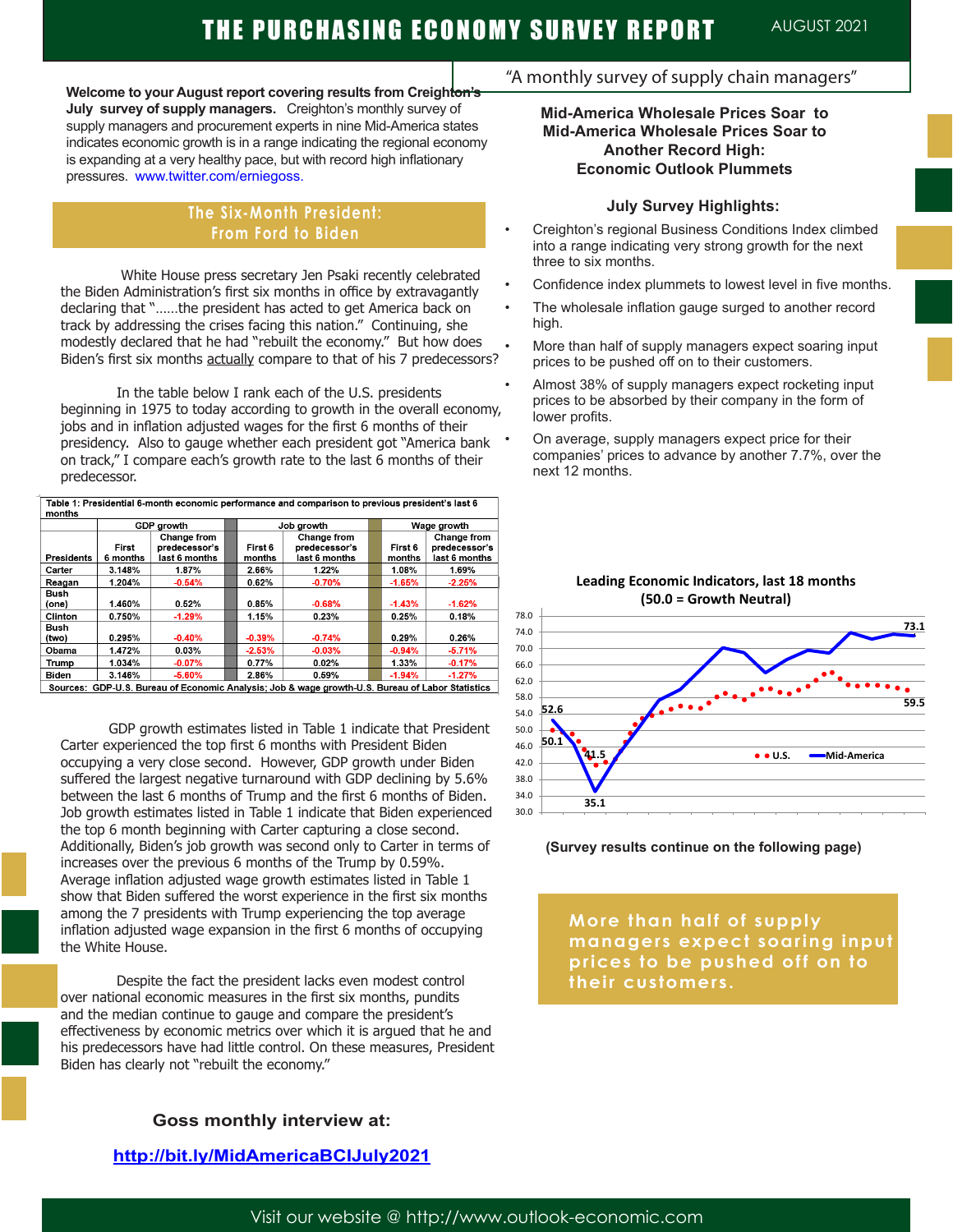# THE PURCHASING ECONOMY SURVEY REPORT AUGIST 2021

Since declining to a record low in April of last year, the Creighton University Mid-America Business Conditions Index, a leading economic indicator for the nine-state region stretching from Minnesota to Arkansas, moved above growth neutral for 14 of the last 15 months.

**Overall Index:** The Business Conditions Index, which uses the identical methodology as the national ISM, ranges between 0 and 100, dipped to a still strong 73.1 from June's 73.5. However, as in previous months, between 80% and 90% of manufacturing supply managers report that labor shortages and supply bottlenecks continue to restrain growth.

Creighton's monthly survey results indicate the region is adding manufacturing business activity at a very healthy pace, and that regional growth will remain strong. Absent supply bottlenecks and labor shortages, that growth would be even stronger.

**Employment:** The regional employment index remained above growth neutral for July rising to 67.2, its highest level in more than two decades, from 61.7 in June. Even with strong manufacturing job growth, the region has yet to recover all job losses from the pandemic. The latest U.S. Bureau of Labor Statistics data indicate that current regional nonfarm employment is down by 540,000 jobs, or 3.9%, compared to pre-Covid-19 levels.

Even with healthy job growth for the month, firms continue to report difficulties in finding and hiring new workers. As stated by one supply manager, "Despite hiring incentives it is very difficult to attract anyone, we are turning business away due to capacity limitations."

**Wholesale Prices:** The wholesale inflation gauge for the month surged to a record high 98.7 from June's 98.4, the previous record high.

At the wholesale level, Creighton's survey is tracking higher and higher inflationary pressures. Commodity prices are up approximately 19.5% over the last 12 months according to U.S. Bureau of Labor Statistics data. Supply managers in Creighton's June survey expect prices for their firm's products to advance by 7.7% for the next 12 months.

As stated by one survey manager, "Price increases are rampant. Air filters have had three price increases in the last year. Delivery is taking 30-60 days."

In terms of the burden of soaring input prices, 58.6% of supply managers expect the gain to be borne primarily by their customers while 37.9% expect company profits to absorb most of the hit, and only 3.5% anticipate that the increase will result in lower wages for workers.

**Confidence:** Looking ahead six months, economic optimism, as captured by the July Business Confidence Index, slumped to 53.6 from June's 60.8 and May's very strong 88.6.

Supply bottlenecks, rapidly rising prices and labor shortages pushed economic confidence among manufacturing supply managers significantly lower for the month.

One supply manger said, "There are so many economic cross currents. It is very difficult to forecast beyond six months."

Said another supply manager, "The US economy is only going to get worse under the Biden Administration as they push their global agenda and new world order."

## "A monthly survey of supply chain managers"

materials and supplies, climbed to 70.7 from last month's 67.9.

**Trade**: Despite supply chain bottlenecks, regional trade numbers were solid for the month. The new export orders index sank to a very healthy 63.9 from June's 72.2. An expanding domestic manufacturing sector boosted July's import reading to 65.3, which was up from June's 52.4.

**Other survey components of the July Business Conditions Index were:** new orders slipped to 73.5 from 75.9 in June; the production or sales index declined to 67.9 from June's 78.4; and the index reading for the speed of deliveries of raw materials and supplies rose to 84.5 from June's 83.9. A higher reading indicates slower deliveries.

The Creighton Economic Forecasting Group has conducted the monthly survey of supply managers in nine states since 1994 to produce leading economic indicators of the Mid-America economy. States included in the survey are Arkansas, Iowa, Kansas, Minnesota, Missouri, Nebraska, North Dakota, Oklahoma and South Dakota.

The forecasting group's overall index, referred to as the Business Conditions Index, ranges between 0 and 100. An index greater than 50 indicates an expansionary economy over the course of the next three to six months.

The Business Conditions Index is a mathematical average of indices for new orders, production or sales, employment, inventories and delivery lead time. This is the same methodology, used since 1931 by the Institute for Supply Management (ISM), formerly the National Association of Purchasing Management. The Mid-America report is produced independently of the national ISM.

#### **MID-AMERICA STATES**

#### **ARKANSAS**

The July Business Conditions Index for Arkansas rose to 71.2 from 68.6 in June. Components from the July survey of supply managers were: new orders at 72.7, production or sales at 68.7, delivery lead time at 79.9, inventories at 64.4, and employment at 70.3. According to U.S. Bureau of Labor Statistics, average hourly wages for manufacturing production workers in Arkansas rose 6.5% over the past 12 months. Among the nine Mid-America states, this growth ranked fourth.

#### **IOWA**

Iowa's Business Conditions Index for July decreased to 67.9 from 69.5 in June. Components of the overall June index were: new orders at 72.5 production, or sales, at 65.2, delivery lead time at 79.0, employment at 60.9, and inventories at 61.9. According to U.S. Bureau of Labor Statistics, average hourly wages for manufacturing production workers in Iowa rose 7.9% over the past 12 months. Among the nine Mid-America states, this growth ranked second.

#### **KANSAS**

The Kansas Business Conditions Index for July declined to 73.3 from 76.9 in June. Components of the leading economic indicator from the monthly survey of supply managers were: new orders at 73.6, production or sales at 66.0. delivery lead time at 84.3, employment at 66.9, and inventories at 75.9. According to U.S. Bureau of Labor Statistics, average hourly wages for manufacturing production workers in Kansas declined 0.9% over the past 12 months. Among the nine Mid-America states, this growth ranked ninth, or last.

#### **MINNESOTA**

The July Business Conditions Index for Minnesota climbed to 77.4 from 73.7 in June. Components of the overall July index were: new orders at 76.3, production or sales at 69.1, delivery lead time at 96.6, inventories at 64.4, and employment at 80.9. According to U.S. Bureau of Labor Statistics, average hourly wages for manufacturing production workers in Minnesota rose 2.8% over the past 12 months. Among the nine Mid-America states, this growth ranked seventh.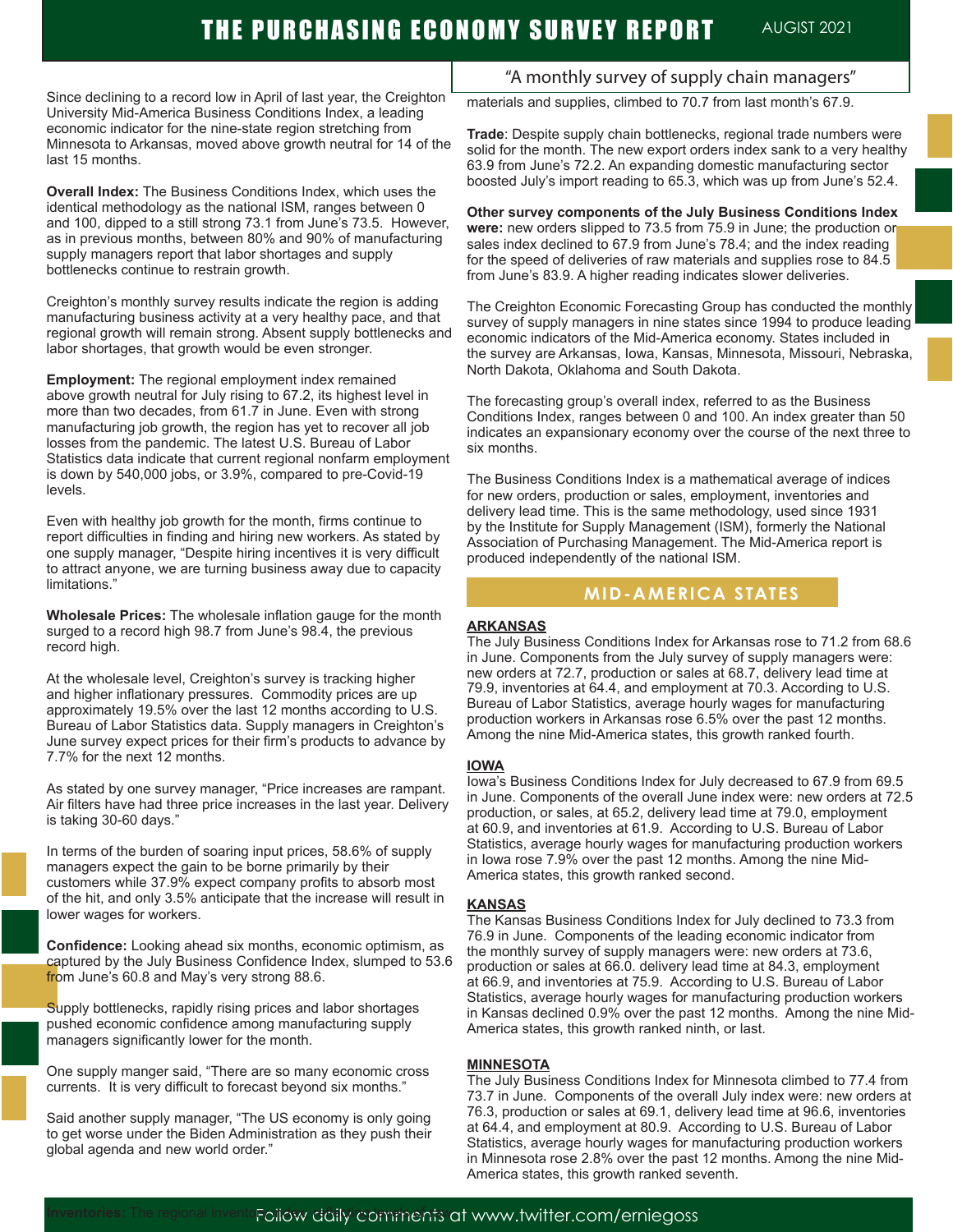#### **MISSOURI**

The July Business Conditions Index for Missouri rose to 71.3 from 67.7 in June. Components of the overall index from the survey of supply managers for July were: new orders at 73.2, production or sales at 65.5, delivery lead time at 82.3, inventories at 70.8, and employment at 64.7. According to U.S. Bureau of Labor Statistics, average hourly wages for manufacturing production workers in Missouri rose 6.2% over the past 12 months. Among the nine Mid-America states, this growth ranked fifth.

#### **NEBRASKA**

Nebraska's overall index for July dropped to 70.4 from 74.5 in June. Components of the index from the monthly survey of supply managers for July were: new orders at 73.1, production or sales at 65.3, delivery lead time at 81.5, inventories at 68.6, and employment at 63.8. According to U.S. Bureau of Labor Statistics, average hourly wages for manufacturing production workers in Nebraska rose 5.2% over the past 12 months. Among the nine Mid-America states, this growth ranked sixth.

#### **NORTH DAKOTA**

The July Business Conditions Index for North Dakota fell to 74.0 from June's 75.1. Components of the overall index for July were: new orders at 74.7, production or sales at 67.2, delivery lead time at 89.0, employment at 70.1, and inventories at 68.8. According to U.S. Bureau of Labor Statistics, average hourly wages for manufacturing production workers in North Dakota rose 7.4% over the past 12 months. Among the nine Mid-America states, this growth ranked third

#### **OKLAHOMA**

Oklahoma's Business Conditions Index expanded above growth neutral in July. However, the overall index dipped to 72.7 from 73.6 in June. Components of the overall June index were: new orders at 73.7, production or sales at 66.1, delivery lead time at 84.7, inventories at 77.1, and employment at 62.1. According to U.S. Bureau of Labor Statistics, average hourly wages for manufacturing production workers in Oklahoma rose 9.9% over the past 12 months. Among the nine Mid-America states, this growth ranked first.

#### **SOUTH DAKOTA**

The July Business Conditions Index for South Dakota fell to 72.5 from 74.0 in June. Components of the overall index from the July survey of supply managers in the state were: new orders at 73.5, production or sales at 65.8, delivery lead time at 83.5, inventories at 73.8, and employment at 66.0. According to U.S. Bureau of Labor Statistics, average hourly wages for manufacturing production workers in South Dakota rose 2.4% over the past 12 months. Among the nine Mid-America states, this growth ranked eighth.

### **KEEP AN EYE ON**

- ļ **• U.S. Inflation Report.** On September 14, the U.S. Bureau of Labor Statistics (BLS) releases its consumer price index (CPI) for August. Recent readings are signaling inflation well above the Federal Reserve's acceptable level (transitory or not!).
- **• U.S. Jobs Report**. On September 3, the BLS releases its job numbers for August. Another stronger than expected reading (above 700,000) will push the Federal Reserve to begin the taper of their quantitative easing program raising long-term interest rates.
- **• Case-Shiller Home Price Index.**On August 31, S&P CoreLogic Case-Shiller will release its home price index for June. The housing bubble will continue to get bigger raising to possibility of is getting bigger. Recent releases indicate the extent of a bubble in U.S. home prices.

## "A monthly survey of supply chain managers"

## **THE BULLISH NEWS**

- $\overline{\text{U}}$ .S. job openings surged to 10.1 million for the first time ever in June and exceeded the 9.5 million unemployed workers.
- The nation added 943,000 jobs in July, the highest gain in the last 12 months.
- The Case-Shiller home price index soared by 16.6% in May compared to 12 months earlier.
- Continuing claims for unemployment insurance fell to below 3 million for the first time since March 14, 2020.

## **THE BEARISH NEWS**

- The consumer price index rocketed 2.5% higher over the past two months.
- Creighton's wholesale inflation gauge from the July Mid-America manufacturing supply manager survey soared to another record high.
- The CBO projects that the federal budget deficit for fiscal 2021will be \$3 trillion. That would be nearly triple the 2019 shortfall.

## National Association of Business Economics. (July, 2021):  **THE OUTLOOK**

SUMMARY: ""The results of the July NABE Business Conditions Survey show that conditions remained strong during the second quarter of 2021," said NABE President Manuel Balmaseda, CBE, chief economist, CEMEX. "Two-thirds of respondents report that sales at their firms increased in the second quarter of 2021, while only 3% indicate sales declined. In addition, most anticipate a strong trajectory for inflation-adjusted gross domestic product, or real GDP, through the spring of 2022. Eighty-six percent of respondents expect real GDP growth over the next year will equal 3% or more. A record-high share of respondents reports that profit margins increased at their firms in the second quarter of 2021," added NABE Business Conditions Survey Chair Eugenio J. Aleman, chief economist, Energy Information Administration (EIA). "At the same time, materials costs rose at a majority of respondents' firms. "Respondents continue to be optimistic about the nearterm outlook for employment," continued Aleman. "A third of respondents reported their firms had added workers in the second quarter, and an even higher share expects an increase in their workforce in the next three months." **https://tinyurl.com/47dnu552** 

**Goss (August 2021)**:\*\*While I expect solid wage growth for the rest of 2021, inflation adjusted wage growth will be close to zero due to soaring inflation. \*\*The Democrat \$3.5 trillion reconciliation infrastructure bill (i.e. passed without Republican support) will be scaled back to obtain Senator Manchin's support. Even so, it will add more disincentives to work and encourage many potential workers to remain out of the workforce. \*\*The Fed will begin scaling back (e.g. tapering) its monthly purchases of MBS and U.S. Treasury bonds in the fourth quarter of 2021.

**Survey results for August will be released on September 1, 2021, the first business day of the month.** 

Visit our website @ http://www.outlook-economic.com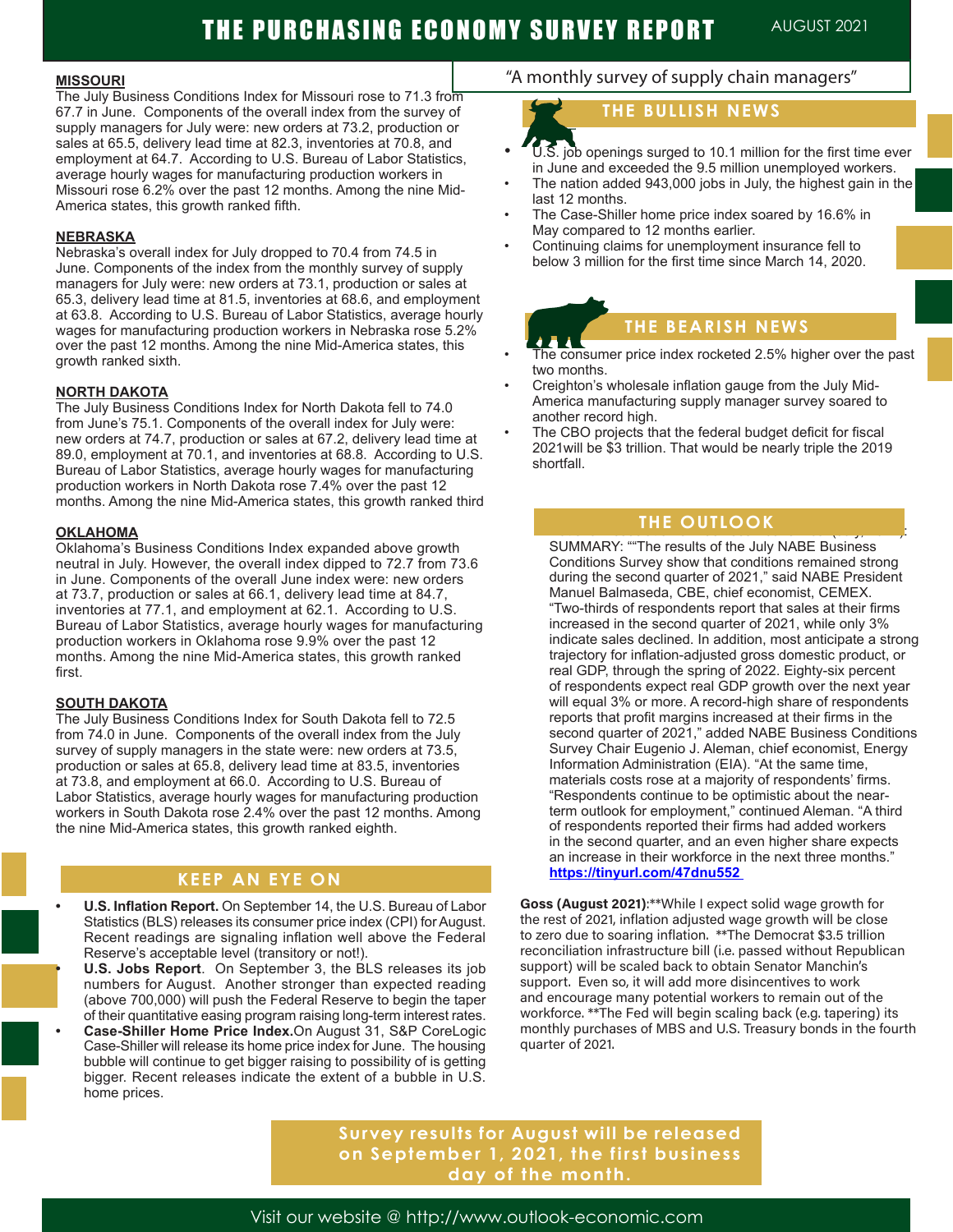

 **GOSS EGGS (for recent dumb economic moves)**

After grinding the Supreme Court's collective nose in the nation's Constitution by prolonging the moratorium on rental evictions, the Biden Administration next extended the moratorium on student loan payments. Secretary of Education, Miguel Cardona, argued that the extension was necessary to give borrowers time to plan a restart. Only 10% of the 43 million borrowers were making payments on their \$1,100 billion debt accumulated while attending schools ranging from Harvard to Buttrub Community College. Score: Four Goss Eggs.

## **STATISTIC OF THE MONTH**

**1,398,000.** In July there were 1,398,000 more job openings than unemployed workers (1.2 jobs for each unemployed worker). The U.S. worker shortage has become extreme as the federal government incentivizes joblessness with \$300 enhanced jobless benefits, expanded healthcare subsidies, child care payments, child tax credits, food stamps, rental eviction moratorium, rental assistance, utility assistance, and others.

**Follow Goss on twitter at http://twitter.com/erniegoss For historical data and forecasts visit our website at: http://business.creighton.edu/organizationsprograms/economic-outlook** 

"A monthly survey of supply chain managers"

### **SUPPLY MANAGERS READING ROOM**

"Biden-Harris Administration Announces Supply Chain Disruptions Task Force to Address Short-Term Supply Chain Discontinuities," "Today, the Biden-Harris Administration is announcing key findings from the reviews directed under Executive Order (E.O.) 14017 "America's Supply Chains," as well as immediate actions the Administration will take to strengthen American supply chains to promote economic security, national security, and good-paying, union jobs here at home. On February 24, 2021, the President signed E.O. 14017, directing a wholeof-government approach to assessing vulnerabilities in, and strengthening the resilience of, critical supply chains. Stemming from that effort, the Biden-Harris Administration has already begun to take steps to address supply chain vulnerabilities: The Administration's COVID-19 Response Team has drastically expanded the manufacture of vaccines and other essential supplies, enabling more than 137 million Americans to get fully vaccinated. The Administration has also worked with companies that manufacture and use semiconductor chips to identify improvements in supply chain management practices that can strengthen the semiconductor supply chain over time." **https://tinyurl.com/2u6k74wb**

#### **SUPPLY MANAGER CAREERS**

**FOLLOW ERNIE** Ag Processing, Inc. (AGP) Omaha, NE. AGP is currently seeking a skilled individual to coordinate and manage the supply chain functions including scheduling and logistics for the Refined Oils and Renewable Fuels groups. This non-supervisory role coordinates transportation efforts in a manner which will support the efficient operation of the production plants. Responsibilities • Integrate sales, production, and inventory plans with all functional teams for optimal business results. • Coordinate the development and implementation of the supply chain process strategies. • Manage the crude oil inventory and logistics at all the crush plant locations to ensure adequate supply at refinery locations and plan for scheduled refinery downtime. • Ensure shipments and deliverables are communicated throughout the organization, including plant management, sales, logistics and transportation. • Participate in and facilitate weekly scheduling, along with making monthly, quarterly and yearly forecasts for a company Free to Sell position. • Liaison between Sales, Production, and Transportation. Manage the execution of the plan and make necessary changes due to disruption of supply or demand. **https://tinyurl.com/7b6bh4be**